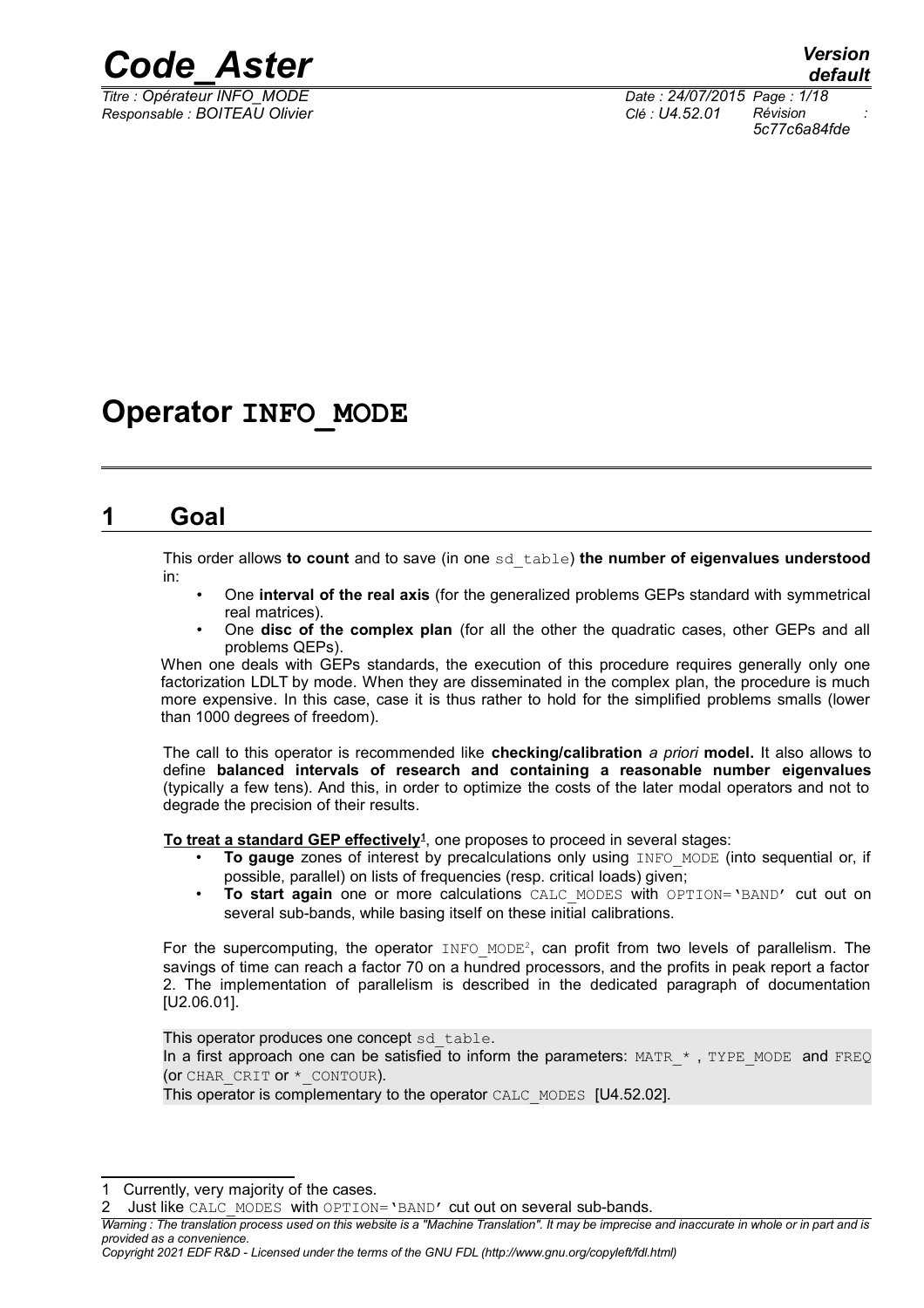## **Code Aster**

Titre : Opérateur INFO\_MODE Responsable : BOITEAU Olivier **Version** 

Date: 24/07/2015 Page: 2/18 Clé : U4.52.01 Révision 5c77c6a84fde

## **Contents**

| 3.2 Characteristics of the modal problem: operands                 |  |
|--------------------------------------------------------------------|--|
| MATR_RIGI/MATR_A/MATR_MASS/MATR_RIGI_GEOM/MATR_B/MATR_AMOR/MATR_C8 |  |
|                                                                    |  |
|                                                                    |  |
|                                                                    |  |
|                                                                    |  |
|                                                                    |  |
|                                                                    |  |
|                                                                    |  |
|                                                                    |  |
|                                                                    |  |
|                                                                    |  |
|                                                                    |  |
|                                                                    |  |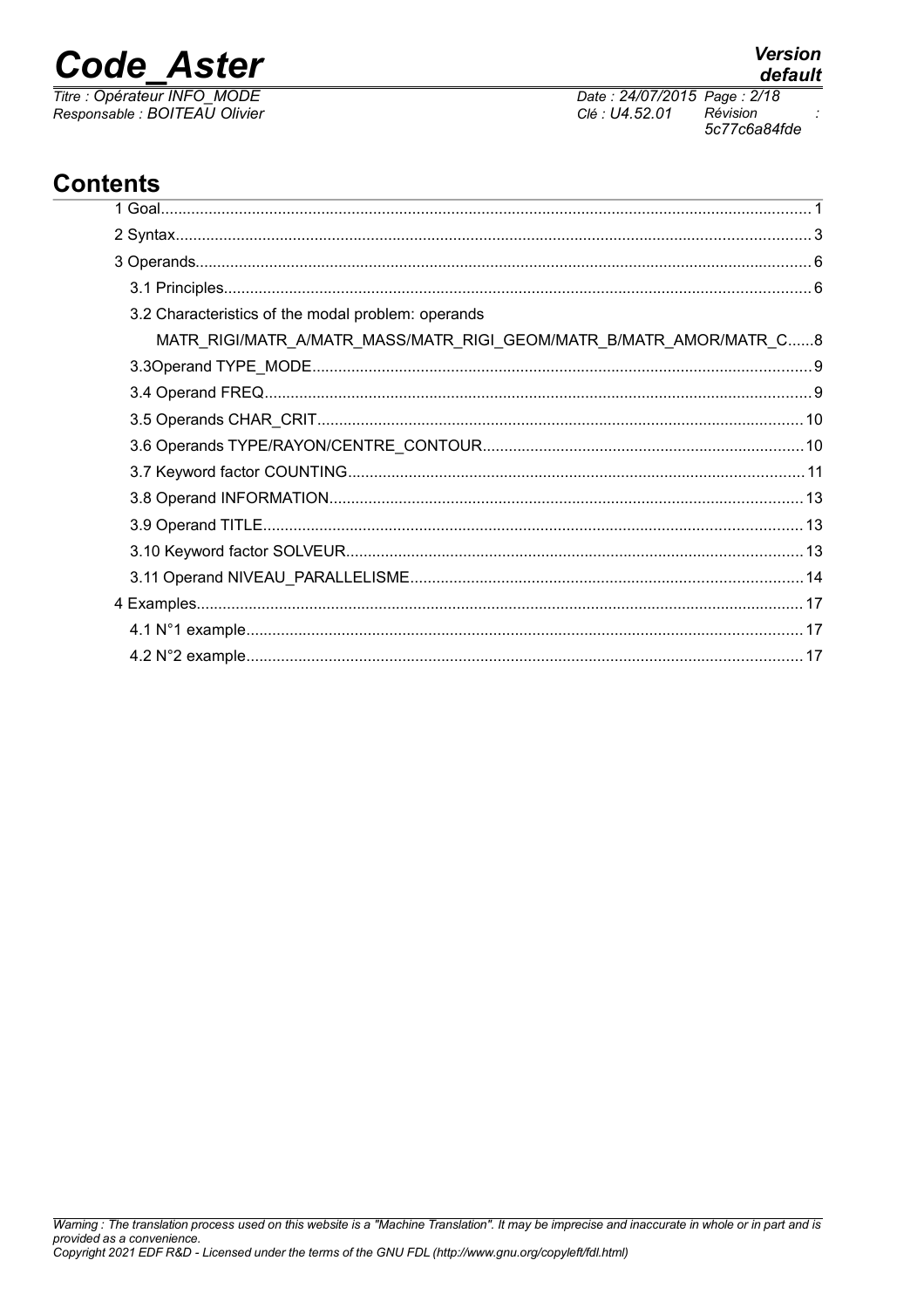*Responsable : BOITEAU Olivier Clé : U4.52.01 Révision :*

*default Titre : Opérateur INFO\_MODE Date : 24/07/2015 Page : 3/18 5c77c6a84fde*

### **2 Syntax**

Tb [table\_sdaster] = INFO\_MODE

#### **# Standard of problem**

◊ TYPE\_MODE= / **'DYNAMIC', [DEFECT]** / 'MODE\_FLAMB', / 'MODE<sup>\_</sup>COMPLEXE', / 'GENERAL'. # If TYPE MODE= 'DYNAMIQUE' # Characteristic of calculation ◆ MATR\_RIGI= With , / [matr\_asse\_depl\_r] / [matr\_asse\_depl\_c] / [matr\_asse\_temp\_r] [matr asse pres r] [matr asse gene r] / [matr\_asse\_gene\_c] MATR\_MASS= B , / [matr\_asse\_depl\_r] [matr\_asse\_temp\_r] [matr asse pres r] / [matr\_asse\_gene\_r] # the number of frequencies delimiting the intervals of calculation is noted nb  $freq$  $\bullet$  FREQ = l f [l R] # Parameters of the method of counting of STURM ◊ COMPTAGE=\_F ( ◊ METHOD = / **'CAR', [DEFECT]**  $/$  'STURM'.  $\sqrt{ }$  SEUIL FREQ = / f seuil [R] / **0.01 [DEFECT]**  $\Diamond$  PREC SHIFT = / p shift [R] / **0.05 [DEFECT]** ◊ NMAX\_ITER\_SHIFT=/ n\_shift [I] / 3 **[DEFECT]**  $\lambda$ # If TYPE\_MODE= 'MODE\_FLAMB' # Characteristic of calculation ◆ MATR RIGI= With , / [matr asse depl r] [matr\_asse\_depl\_c] [matr asse temp r] / [matr\_asse\_pres\_r] / [matr\_asse\_gene\_r] / [matr\_asse\_gene\_c] MATR\_RIGI\_GEOM= B , / [matr\_asse\_depl\_r] / [matr\_asse\_temp\_r] / [matr\_asse\_pres\_r] [matr asse gene r] # the number of critical loads delimiting the intervals of calculation is noted nb mode  $f$ lamb ◆ CHAR CRIT=1 c [l R]

*Warning : The translation process used on this website is a "Machine Translation". It may be imprecise and inaccurate in whole or in part and is provided as a convenience. Copyright 2021 EDF R&D - Licensed under the terms of the GNU FDL (http://www.gnu.org/copyleft/fdl.html)*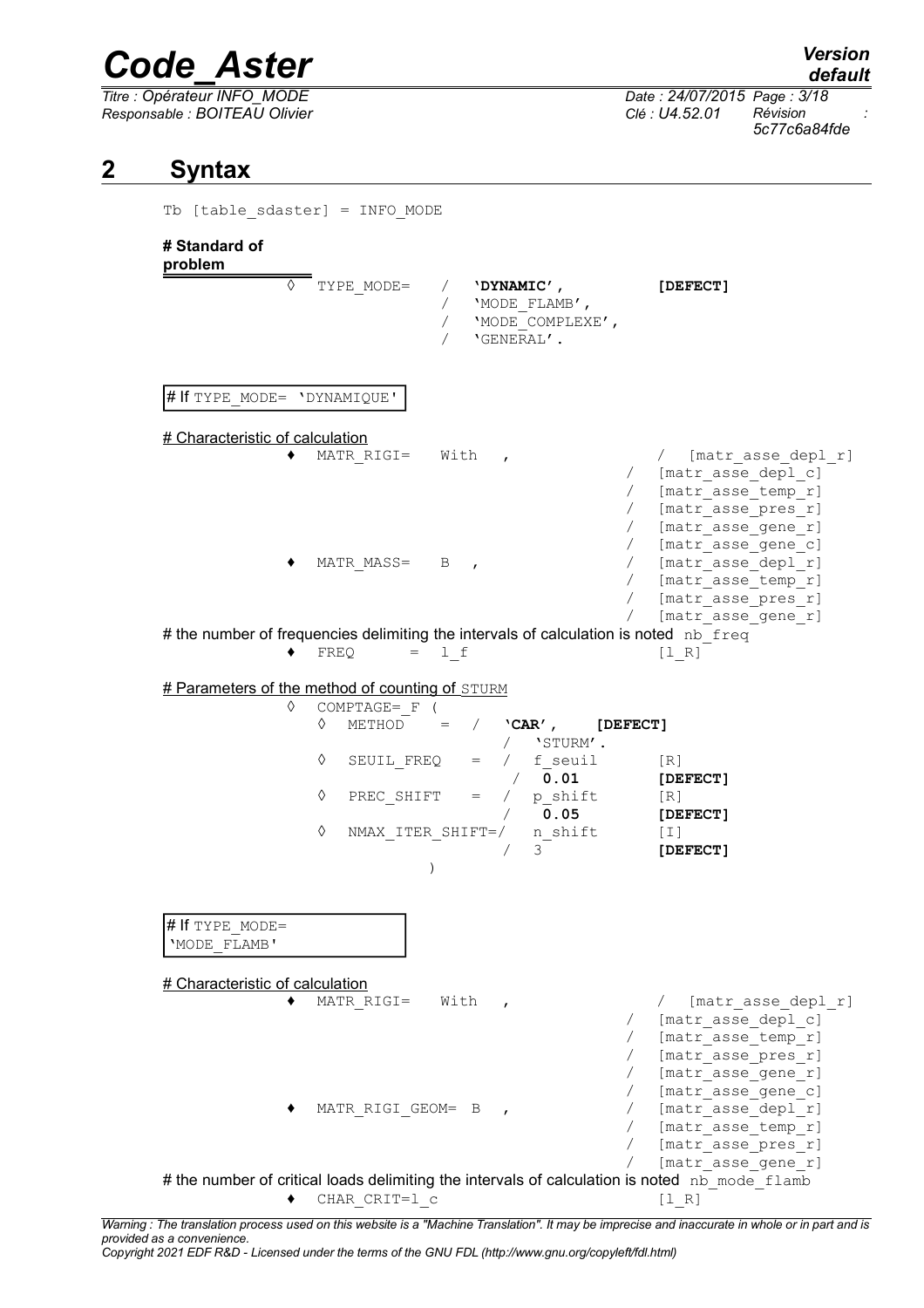*default*

*Titre : Opérateur INFO\_MODE Date : 24/07/2015 Page : 4/18 5c77c6a84fde*

**•** / **'CAR', [DEFECT]**<br>/ **'**STURM'.

*Responsable : BOITEAU Olivier Clé : U4.52.01 Révision :*

 $\frac{\text{\# Parameters of the method of counting of *STURM*}{\text{COMPTAGE} = F}$ 

COMPTAGE=\_F (<br>◊ METHOD

|                                                              | ♦<br>SEUIL CHAR CRIT = $\angle$ c seuil<br>PREC SHIFT $=$ / $p \text{ shift}$<br>♦<br>$NMAX_ITER_SHIFT = / n_Shift [I]$<br>♦               | $/$ 'STURM'.<br>[R]<br>$\sqrt{0.01}$<br>$[$ DEFECT $]$<br>$\begin{array}{ccc} / & \text{p\_shift} & [\text{R}] \\ / & \textbf{0.05} & \textbf{[DEFECT]} \end{array}$<br>3<br>[DEFECT] |
|--------------------------------------------------------------|--------------------------------------------------------------------------------------------------------------------------------------------|---------------------------------------------------------------------------------------------------------------------------------------------------------------------------------------|
| # If TYPE MODE= 'MODE_COMPLEXE'                              |                                                                                                                                            |                                                                                                                                                                                       |
| # Characteristic of calculation                              | MATR RIGI= $With$ ,                                                                                                                        | / [matr asse depl r]<br>/ [matr asse_depl_c]<br>/ [matr_asse_temp_r]<br>/ [matr_asse_pres_r]<br>/ [matr asse gene r]                                                                  |
|                                                              | MATR MASS= $\overline{B}$ ,                                                                                                                | [matr asse gene c]<br>/ [matr_asse_depl_r]<br>/ [matr asse_temp_r]<br>[matr asse pres r]<br>[matr asse gene r]                                                                        |
| ♦<br>♦                                                       | TYPE CONTOUR                                                                                                                               | MATR AMOR= $C$ , (only in QEP)/ [matr asse depl r]<br>[matr asse temp r]<br>[matr_asse_pres_r]<br>/ [matr_asse_gene_r]<br>[DEFECT]                                                    |
| ٠<br>♦                                                       | RAYON_CONTOUR<br>CENTRE CONTOUR = $/$ center [C]                                                                                           | = <b>'CIRCLE'</b><br>= ray [R]<br>$0.0 + 0.0j$ [DEFECT]                                                                                                                               |
|                                                              | # Parameters of the method of counting APM                                                                                                 |                                                                                                                                                                                       |
| ♦                                                            | COMPTAGE= F (<br>♦<br>METHOD $=$ / $'CRR'$ , [DEFECT]<br>♦<br>NBPOINT CONTOUR =<br>$\lozenge \quad \mathtt{NMAX}\_\mathtt{ITER\_CONTOUR=}$ | $/$ 'APM'.<br>/ nb point [I]<br>40 and $\sim$<br>[DEFECT ]<br>n contour [I]<br>3<br>[DEFECT]                                                                                          |
| # If TYPE MODE= 'GENERAL'<br># Characteristic of calculation | MATR A=<br>With<br>$\mathbf{r}$                                                                                                            | [matr asse depl r]<br>[matr asse depl c]<br>[matr asse temp r]<br>[matr_asse_pres_r]                                                                                                  |
|                                                              | $MATR B = B$<br>$\overline{ }$                                                                                                             | [matr_asse_gene_r]<br>[matr asse gene c]<br>[matr asse depl r]<br>[matr asse temp r]                                                                                                  |

*Warning : The translation process used on this website is a "Machine Translation". It may be imprecise and inaccurate in whole or in part and is provided as a convenience.*

*Copyright 2021 EDF R&D - Licensed under the terms of the GNU FDL (http://www.gnu.org/copyleft/fdl.html)*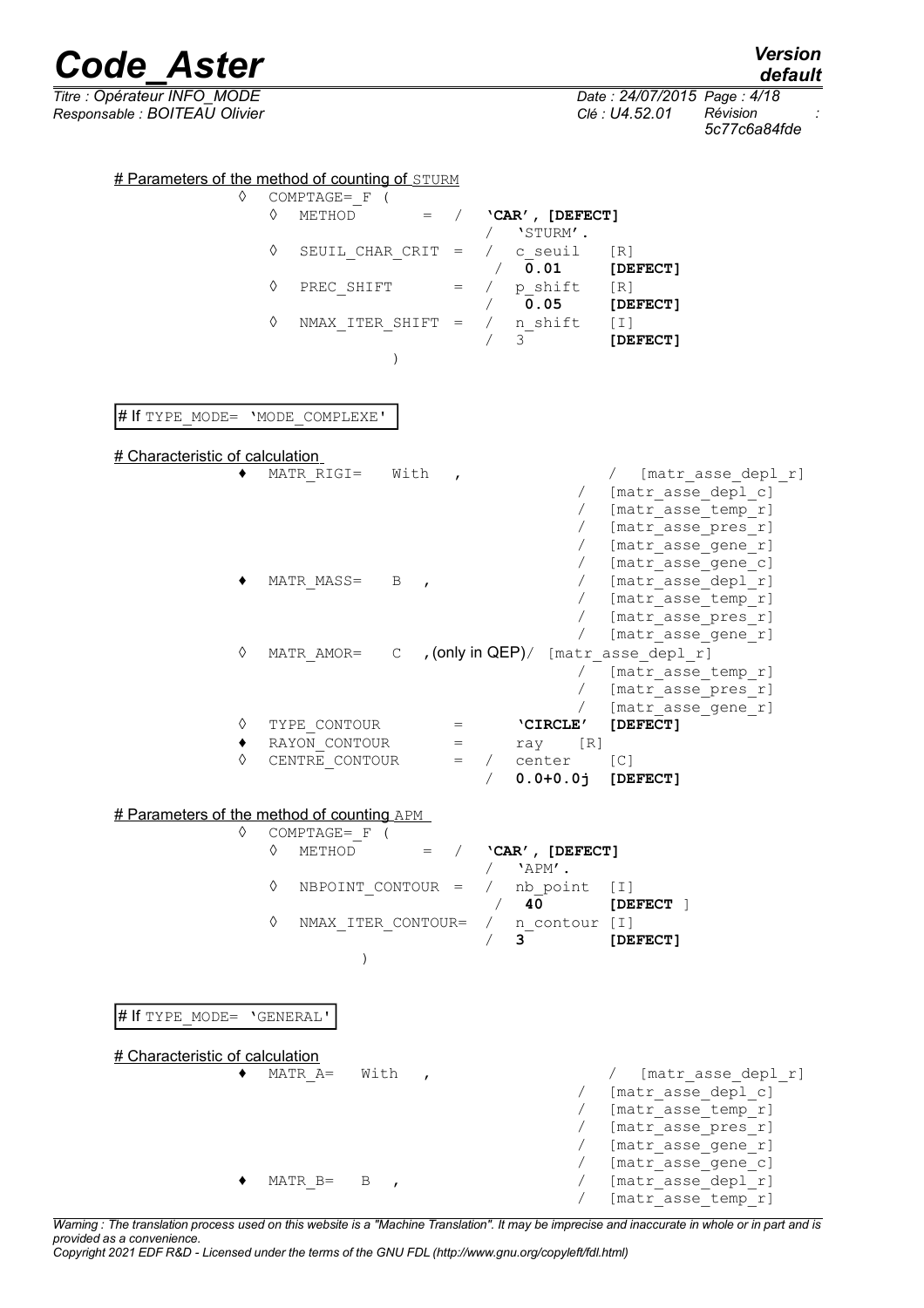*default*

*Code\_Aster Version Titre : Opérateur INFO\_MODE Date : 24/07/2015 Page : 5/18 Responsable : BOITEAU Olivier Clé : U4.52.01 Révision : 5c77c6a84fde* [matr asse pres r] / [matr\_asse\_gene\_r] ◊ MATR\_C= C , (only in QEP)/ [matr\_asse\_depl\_r] / [matr\_asse\_temp\_r]<br>/ [matr\_asse\_pres\_rl [matr\_asse\_pres\_r] / [matr\_asse\_gene\_r]  $\Diamond$  CHAR CRIT = 1 c [l R] *# If CHAR\_CRIT==None* ◊ TYPE\_CONTOUR = **'CIRCLE' [DEFECT]** ♦ RAYON\_CONTOUR = ray [R]  $\sqrt[6]{}$  CENTRE CONTOUR = / center [C] / **0.0+0.0j [DEFECT]** ◊ COMPTAGE=\_F ( ◊ METHOD = / **'CAR', [DEFECT] /** 'STURM', (if CHAR\_CRIT ) 'APM'.  $(if * \text{CONTOUR})$  # Parameters of the method of counting *# If STURM*  $\sqrt{}$  SEUIL CHAR CRIT = / c seuil [R] / **0.01 [DEFECT]**  $\sqrt[6]{}$  PREC\_SHIFT = / p\_shift [R] / **0.05 [DEFECT]** ◊ NMAX\_ITER\_SHIFT = / n\_shift [I] / 3 **[DEFECT]** *# If APM* ◊ NBPOINT\_CONTOUR = / nb\_point [I] / **40 [DEFECT** ] ◊ NMAX\_ITER\_CONTOUR= / n\_contour [I] / **3 [DEFECT] )**

#### **# Solveur linear and parallelism**

◊ SOLVEUR=\_F(For more details to see the document [U4.50.01]). # In parallel, one advises the parameter setting particularly METHODE=' MUMPS'+RENUM=' QAMD'.

> ◊ NIVEAU\_PARALLELISME = / **'COMPLETE', [DEFECT] /** 'PARTIAL'.

# Activated only in parallel mode (nb proc >1) and sells by auction if METHODE=' STURM'. # L 'option' COMPLETE 'functions some is the direct linear solvor, if nb proc = nb freq -1 (resp. nb\_mode\_flamb -1). With the option 'PARTIAL, only ' SOLVEUR= F (METHODE=' MUMPS') is licit.

#### **# Others**

| INFO=       | 1   | [DEFECT] |
|-------------|-----|----------|
| TITRE=      | tit | [KN]     |
| $\lambda$ ; |     |          |

*Warning : The translation process used on this website is a "Machine Translation". It may be imprecise and inaccurate in whole or in part and is provided as a convenience.*

*Copyright 2021 EDF R&D - Licensed under the terms of the GNU FDL (http://www.gnu.org/copyleft/fdl.html)*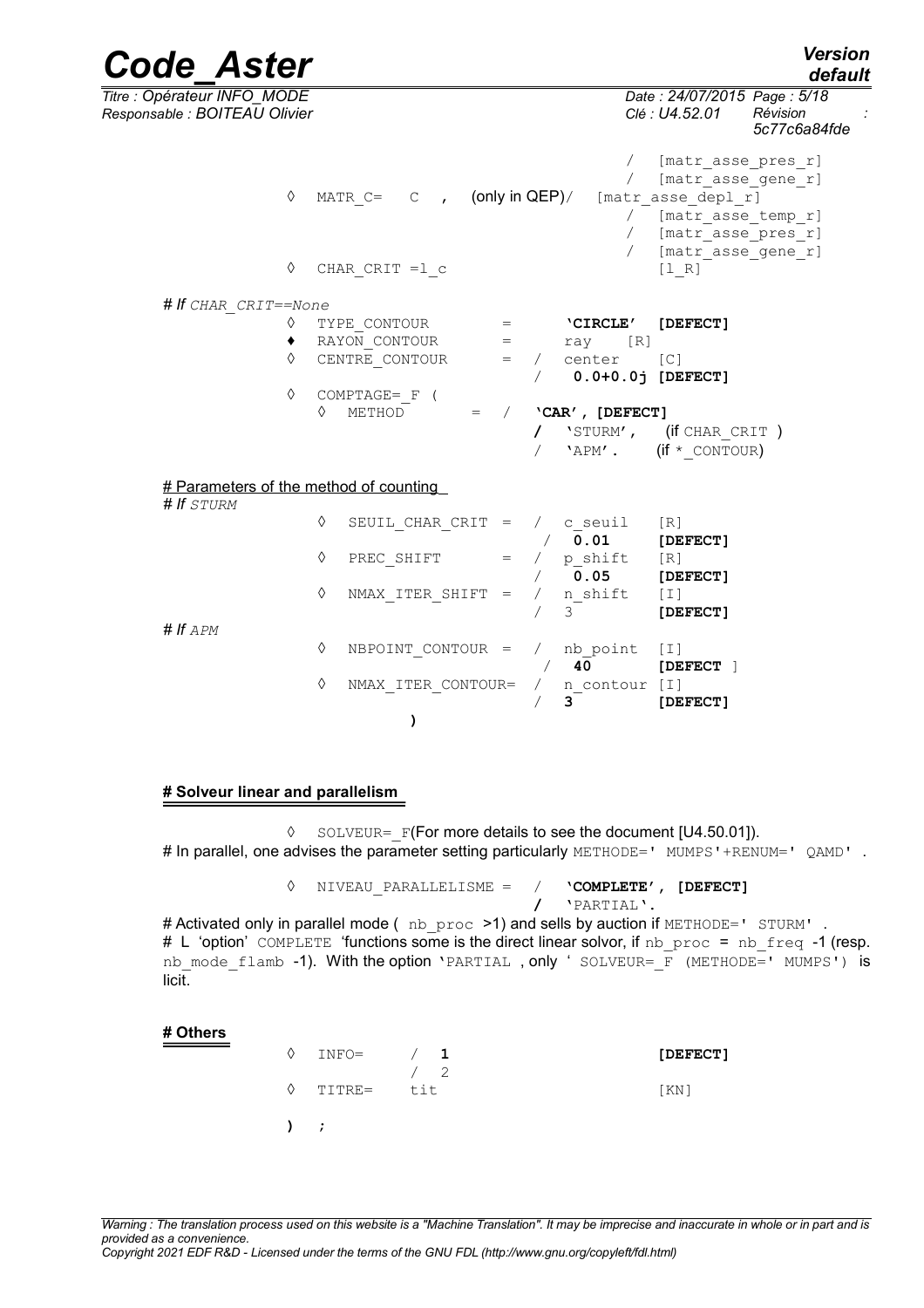*Responsable : BOITEAU Olivier Clé : U4.52.01 Révision :*

*default Titre : Opérateur INFO\_MODE Date : 24/07/2015 Page : 6/18 5c77c6a84fde*

## **3 Operands**

### **3.1 Principles**

This order makes it possible to count the number of eigenvalues understood in (cf appears 3ab):

- An interval of the real axis (for the generalized problems GEPs standard with symmetrical real matrices): keyword TYPE\_MODE=' DYNAMIQUE' or 'MODE\_FLAMB 'or' GENERAL '.
- A disc of the complex plan (for all the other the quadratic cases, other GEPs and all problems QEPs): keyword TYPE\_MODE=' MODE\_COMPLEXE' or 'GENERAL'.

This number of clean modes is traced in the file message for each interval of the real axis or for the portion of the plan complexes selected (cf figure 1). One points out also the characteristics of these zones of interest.

------------------------------------------------------------------------ CHECKING OF THE FREQUENCY SPECTRUM (METHOD OF STURM) THE NUMBER OF FREQUENCIES IN THE BAND NR 1 OF<br>PERMINALS (0 000E+00 1 000E+01) FAST 20 TERMINALS (0.000E+00, 1.000E+01) EAST 20 ------------------------------------------------------------------------ THE NUMBER OF FREQUENCIES IN THE BAND NR 2 OF TERMINALS (1.000E+01, 2.000E+01) EAST 43 ..... THE NUMBER OF FREQUENCIES IN THE BAND NR 6 OF TERMINALS (5.000E+01, 6.000E+01) EAST 139 ------------------------------------------------------------------------

*Figure 1. \_Postings in the file message of one INFO\_MODE on a series of frequencies FREQ= (0. , 10. , 20. ,…, 50. , 60.) for a problem of DYNAMICS.*

All these elements are stored in one sd\_table (cf appears 2ab) that one can print (*via* one IMPR\_TABLE) or to re-use (by chainings with CALC\_MODES). The overcost of this operator can then become almost negligible since one pools the total information released with other modal operators.

| #TABLE SDASTER  |                 |                                                 |                                           |         |
|-----------------|-----------------|-------------------------------------------------|-------------------------------------------|---------|
| FREQ MIN        | FREQ MAX        |                                                 | BORNE MIN EFFECT BORNE MAX EFFECT NB MODE |         |
| $0.00000E + 00$ | 1.00000E-02     | $0.00000E + 00$                                 | 1.00000E-02                               | 3       |
| 1.00000E-02     | 5.00000E-02     | 1.00000E-02                                     | 5.00000E-02                               | 3       |
| 5.00000E-02     | 5.50000E-02     | 5.00000E-02                                     | 5.50000E-02                               |         |
| 5.50000E-02     | 6.00000E-02     | 5.50000E-02                                     | 6.00000E-02                               | 0       |
| $6.00000E - 02$ | 1.00000E-01     | 6.00000E-02                                     | 1.00000E-01                               | 3       |
|                 |                 |                                                 |                                           |         |
|                 |                 |                                                 |                                           |         |
| #TABLE SDASTER  |                 |                                                 |                                           |         |
| CHAR CRIT MIN   |                 | CHAR CRIT MAX BORNE MIN EFFECT BORNE MAX EFFECT |                                           | NB MODE |
| $-1.00000E+06$  | $-5.00000E+05$  | $-1.00000E+06$                                  | $-5.00000E+05$                            |         |
| $-5.00000E+05$  | $0.00000E + 00$ | $-5.00000E+05$                                  | $0.00000E + 00$                           | 3       |
| $0.00000E + 00$ | 1.00000E+05     | $0.00000E + 00$                                 | 1.00000E+05                               | 0       |
| 1.00000E+05     | 1.10000E+06     | 1.00000E+05                                     | 1.10000E+06                               | 5       |

*Figure 2ab. \_N°1 Example of table generated by one INFO\_MODE on a series of frequencies FREQ= (0. , 1.E-2,…, 1.E-1) for a problem of dynamics. Extract of sdlx201a.mess. N°2 example of table generated by one INFO\_MODE on a series of critical loads CHAR\_CRIT= (- 1.E+6, - 5.E+5,…, 1.1E+6) for a problem of buckling. Extract of sdls504a.mess*

The call to this operator is recommended like checking/calibration *a priori* model. It also makes it possible to define intervals of research containing a reasonable number of eigenvalues (typically about forty modes) in order to optimize the costs of the later modal operators and not to degrade the precision of their results.

*Warning : The translation process used on this website is a "Machine Translation". It may be imprecise and inaccurate in whole or in part and is provided as a convenience. Copyright 2021 EDF R&D - Licensed under the terms of the GNU FDL (http://www.gnu.org/copyleft/fdl.html)*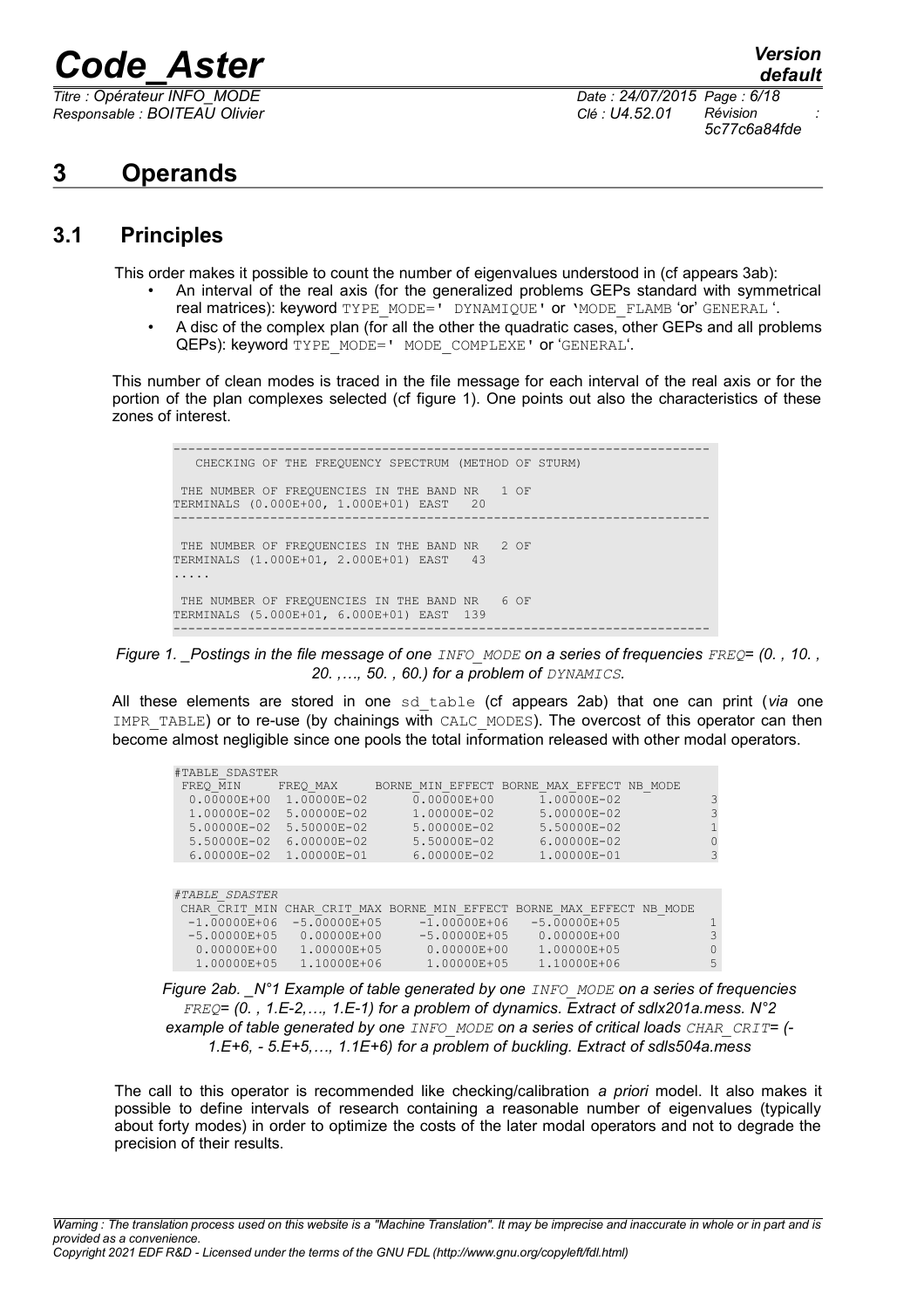*Titre : Opérateur INFO\_MODE Date : 24/07/2015 Page : 7/18 Responsable : BOITEAU Olivier Clé : U4.52.01 Révision :*

*5c77c6a84fde*

Typically, one advises to search the modes per packages of approximately forty<sup>[3](#page-6-0)</sup>. Beyond that, consomsubdued in time and in memory are not optimal any more and the quality of the modes obtained is degraded. It is then to better use several wavebands (or of critical loads) directly with CALC\_MODES and the option 'BAND' cut out on several sub-bands, or by several calls to CALC\_MODES  $[U4.52.02]$ .

**Ideally, to treat a standard GEP effectively**, one proposes to proceed in several stages:

- **To gauge** zones of interest by precalculations only using INFO MODE (into sequential or, if possible, parallel) on lists of frequencies (resp. critical loads) given;
- **To start again** one or more calculations CALC\_MODES with OPTION=' BANDE' while basing itself on these initial calibrations.

To save time, one even can **to pool** (and it is strongly advised!) part of the cost calculation of INFO MODE initial while notifying with CALC\_MODES the name of sd\_table generated. This chaining can thus return the overcost of INFO MODE negligible and to guide modal calculation effectively.

Dimensioned supercomputing, the operator INFO MODE, just like CALC MODES with the option 'BAND' cut out in several sub-bands, profit potentially from two levels of parallelism (cf keyword NIVEAU PARALLELISME). From where savings of time of a factor up to 70 on a hundred processors and of the profits in peak report until a factor 2.



*Figure 3ab. \_Two distinct problems of enumeration: in a segment of the real axis and a finished portion of the complex plan (for the moment that a disc).*

In the first case, when one seeks to count the eigenvalues strictly included in a segment of the real axis, one uses the method known as of "Sturm", in the second case method APM. Their theories and algorithmies are detailed in the reference material [R5.01.04].

When one deals with GEPs standards, the execution of this procedure generally does not require<sup>[4](#page-6-1)</sup> that a factorization LDLT by mode (METHODE=' STURM'). When they are disseminated in the complex plan, the procedure is much more expensive (METHODE=' APM') because it requires, in general, of the hundreds of factorizations. In this case, case it is thus rather to hold for the simplified problems smalls (lower than 1000 degrees of freedom).

*Copyright 2021 EDF R&D - Licensed under the terms of the GNU FDL (http://www.gnu.org/copyleft/fdl.html)*

<span id="page-6-0"></span><sup>3</sup> In sequential mode. With CALC\_MODES option 'BAND' cut out on several sub-bands parallel, one can more quickly obtain a calculation by taking only about twenty modes.

<span id="page-6-1"></span><sup>4</sup> Except if the value is close to a clean mode, in which case one it "shifts" (cf keyword NMAX\_ITER\_SHIFT) to limit certain digital instabilities.

*Warning : The translation process used on this website is a "Machine Translation". It may be imprecise and inaccurate in whole or in part and is provided as a convenience.*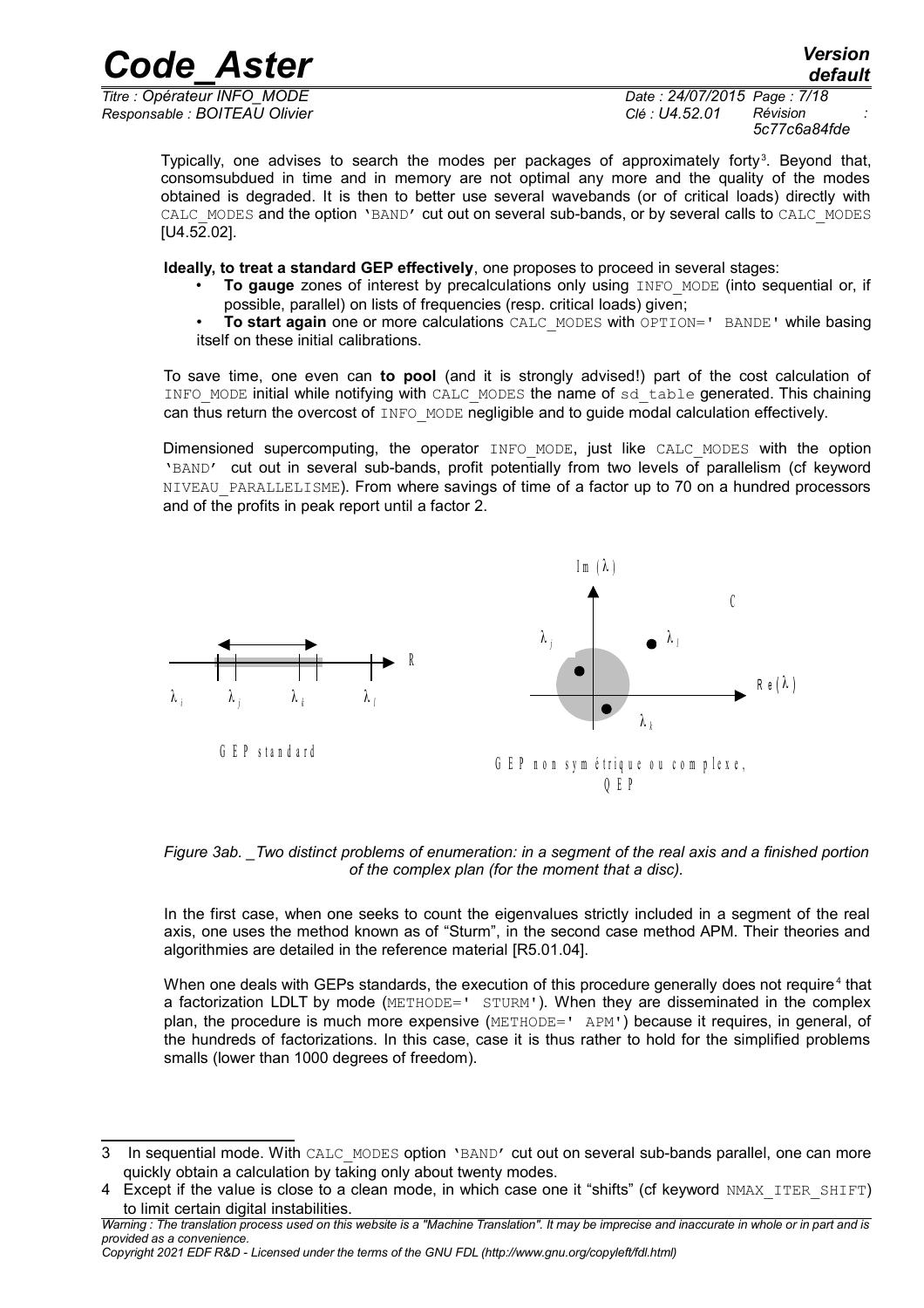*Responsable : BOITEAU Olivier Clé : U4.52.01 Révision :*

Let us note that this last method APM is still the object of active research. Its robustness, for the moment, is thus not guaranteed. It is to be used while having taken well care to read associated documentation.

### **3.2 Characteristics of the modal problem: operands MATR\_RIGI/MATR\_A/MATR\_MASS/MATR\_RIGI\_GEOM/MATR\_B/MATR\_ AMOR/MATR\_C**

The table below represents the operands to be used according standard to the keyword TYPE\_MODE.

| TYPE MODE             |                                                              |                   |                                 |  |  |  |
|-----------------------|--------------------------------------------------------------|-------------------|---------------------------------|--|--|--|
| 'DYNAMIC'             | 'MODE FLAMB'                                                 | 'MODE COMPLEXE'   | 'GENERAL'                       |  |  |  |
| MATR RIGI<br>With     | MATR RIGI = WITH<br>$=$ $\bullet$                            | MATR RIGI<br>WITH | MATR A<br>$=$ $\bullet$<br>WITH |  |  |  |
| $MATR MASS = B$       | $\rightarrow$ MATR RIGI GEOM = B $\rightarrow$ MATR MASS = B |                   | $MATR B = B$                    |  |  |  |
| <b>Without Object</b> | <b>Without Object</b>                                        | MATR AMOR $= C$   | MATR $C = C$                    |  |  |  |

These operands make it possible to inform the matrices (assembled or generalized<sup>[5](#page-7-0)</sup>) characterizing the modal problem. These matrices can be symmetrical or not. They are real except the matrix **A** who can be, either real, or complex.

The data of **A** and **B** allows to define the generalized modal problem (GEP) (cf [R5.01.01]) studied

#### $\mathbf{A} \mathbf{u} = \lambda \mathbf{B} \mathbf{u}$  (GEP<sub>dynamique</sub>)

In the classical case of dynamics (TYPE MODE=' DYNAMIQUE'),  $\bf{A}$  is the matrix of rigidity (symmetrical real) and **B** and stamps it of mass (symmetrical real). The eigenvalue  $\lambda$  is then connected to the Eigen frequency  $f$  by the formula:  $\lambda = (2\pi f)^2$  . It is real positive.

In the case of the theory of linear buckling (TYPE\_MODE=' MODE\_FLAMB'),

#### **A u** −  $\lambda$  **B u** = **0** (GEP<sub>flambement</sub>)

**A** is the matrix of rigidity (symmetrical real) and **B** the geometrical matrix of rigidity (symmetrical real). The eigenvalue  $\lambda$  critical load is called. It is real.

As mentioned in the preceding table, these matrices will be indicated, respectively, for dynamics by MATR\_RIGI/MATR\_MASS\_and, in buckling, by MATR\_RIGI/MATR\_RIGI\_GEOM. Only method known as of 'STURM' is licit in these two cases.

When one of the two matrices is not symmetrical any more or comprises complex terms (e.g. to take into depreciation account hysteretic), the eigenvalues are potentially complex. To deal with this problem it is necessary to initialize TYPE\_MODE with 'MODE\_COMPLEXE' and only method APM is then licit.

The data of **A , B** and **C** allows to define the quadratic modal problem (QEP) (cf [R5.01.02]) studied

 $(A + \lambda C + \lambda^2 B)$ **u**=**0** (QEP)

In this case, case the eigenvalues are potentially complex. To deal with this problem it is necessary to initialize TYPE\_MODE with 'MODE\_COMPLEXE'. Often  $\bf{A}$  is the matrix of rigidity,  $\bf{C}$ 

<span id="page-7-0"></span><sup>5</sup> This concept of generalized matrix has nothing to do with that of generalized modal problem!

*Warning : The translation process used on this website is a "Machine Translation". It may be imprecise and inaccurate in whole or in part and is provided as a convenience.*

*Copyright 2021 EDF R&D - Licensed under the terms of the GNU FDL (http://www.gnu.org/copyleft/fdl.html)*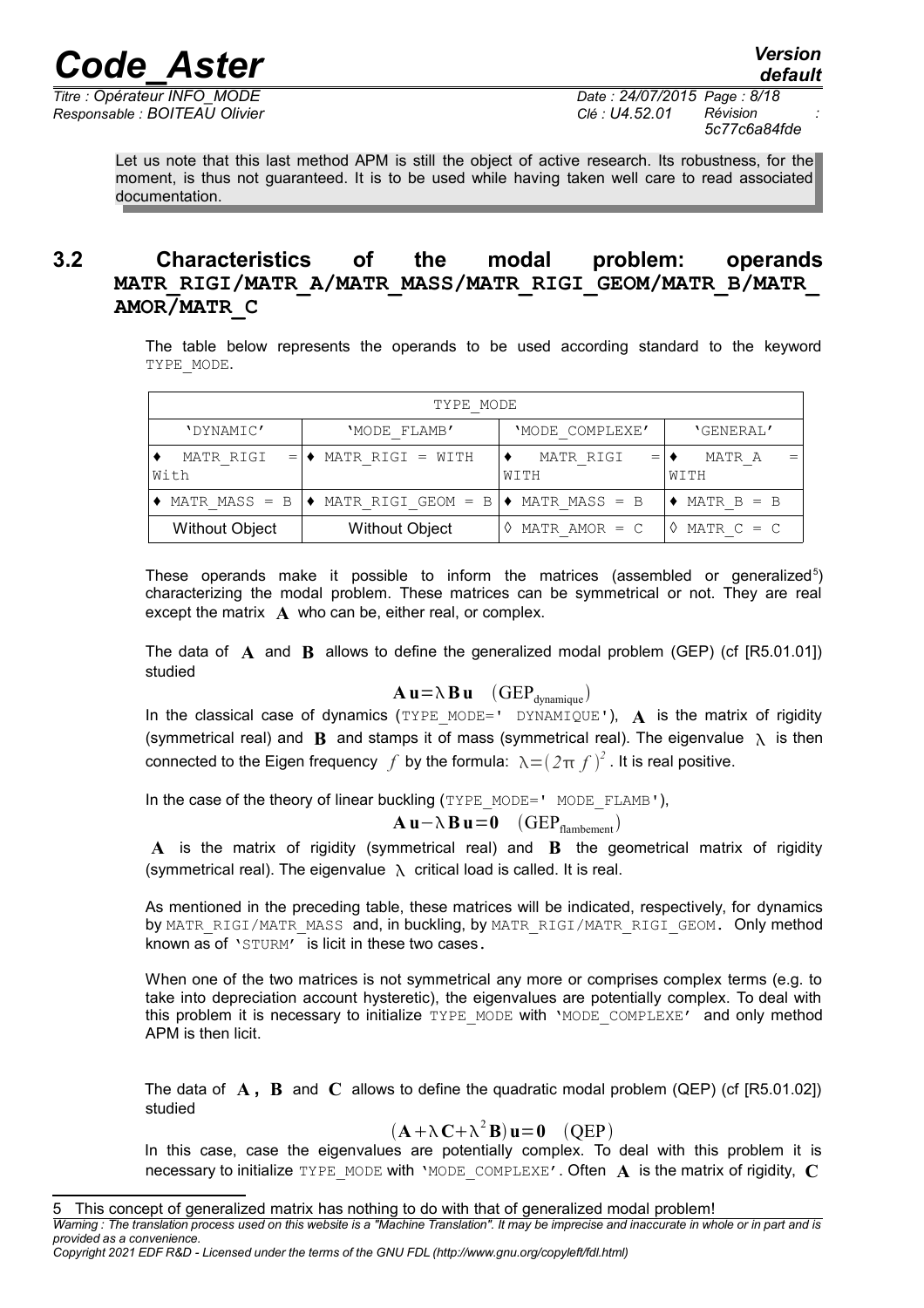*Responsable : BOITEAU Olivier Clé : U4.52.01 Révision :*

*Titre : Opérateur INFO\_MODE Date : 24/07/2015 Page : 9/18 5c77c6a84fde*

> a matrix taking of account the viscous damping and/or of the effects gyroscopic and **B** the geometrical matrix of rigidity. As mentioned in the preceding table, these matrices will be indicated by MATR\_RIGI/MATR\_MASS/MATR\_AMOR and only method APM is licit.

> TYPE MODE=' GENERAL' allows to solve a problem of eigenvalues in the case general. One then makes play matrices **A , B** and/or **C** the role which one wishes. As mentioned in the preceding table, these matrices will be indicated by MATR\_A/MATR\_B/MATR\_C. According to the cases, only the method of Sturm (if MATR C is not well informed and if the two other matrices are real symmetrical) or method APM (all other cases) are licit.

### **3.3 Operand TYPE\_MODE**

```
◊ TYPE_MODE= / 'DYNAMICS' [DEFECT]
              / 'MODE_FLAMB'
              / 'MODE_COMPLEXE'
                 / 'GENERAL'
```
This keyword makes it possible to define the nature of the modal problem to treat: pre-to estimate the frequency spectrum of vibration (case classical of 'DYNAMIC'), to do it in term of critical loads (case of the theory of linear buckling 'MODE\_FLAMB') or to gauge that of a nonstandard GEP or a QEP in a portion of the complex plan  $(\text{YODE} \text{ COMPLEXE}')$ . One can too to search the eigenvalues and the modes associated with a matric system general ('GENERAL'). For more precise details one will be able to refer to the description of §3.2.

With resulting from this choice, the user must specify the characteristics of his control field:

- for 'DYNAMIC': list of frequencies *via* FREQ,
- for 'MODE\_FLAMB': list of critical loads *via* CHAR\_CRIT,
- for 'MODE COMPLEXE' : zone of the complex plan *via* TYPE/RAYON/CENTRE CONTOUR,
- for 'GENERAL' : according to the case, one is proceeds as for 'MODE\_FLAMB' (if  $MATE \text{C}$  is not well informed and if the two other matrices are real symmetrical), maybe as for 'MODE COMPLEXE' (all other cases).

### **3.4 Operand FREQ**

 $FREQ = 1 f$ 

List of frequencies (in Hertz) defining the intervals which one wants to gauge  $\left| 1\_f=$   $(f_{i})_{i}$ (one notes  $nb$  freq the number of frequencies of this list). One then searches the number of eigenvalues in the sub-bands  $[\lambda_i, \lambda_{i+1}]$  with  $\lambda_*(2\pi f_*)^2$  . This list must comprise at least two values. These values must be arranged by order strictly growing and all positive. This keyword must be used if  $TYPE$  MODE= 'DYNAMIQUE'. Only method of counting of the type STURM is then licit.

**Note:**

- *Each frequency is treated only once: as a lower limit of the first sub-band for the first of the list, as an upper limit of the sub-bands which follow for the other frequencies. In particular, if this frequency is judged too near to an eigenvalue, it is shifted (possibly several times cf parameters PREC\_SHIFT/NMAX\_ITER\_SHIFT etc). This shift "of the shift" is always operated towards the external one of the sub-band considered.*
- *If the shift of the lower limit makes it larger than the upper limit, the process stops in ERREUR\_FATALE.*
- *This mode of shift makes more robust and consisting the later re-uses of this sd\_table by one or more CALC\_MODES. One avoids in particular coverings of subbands which could occur until V10.*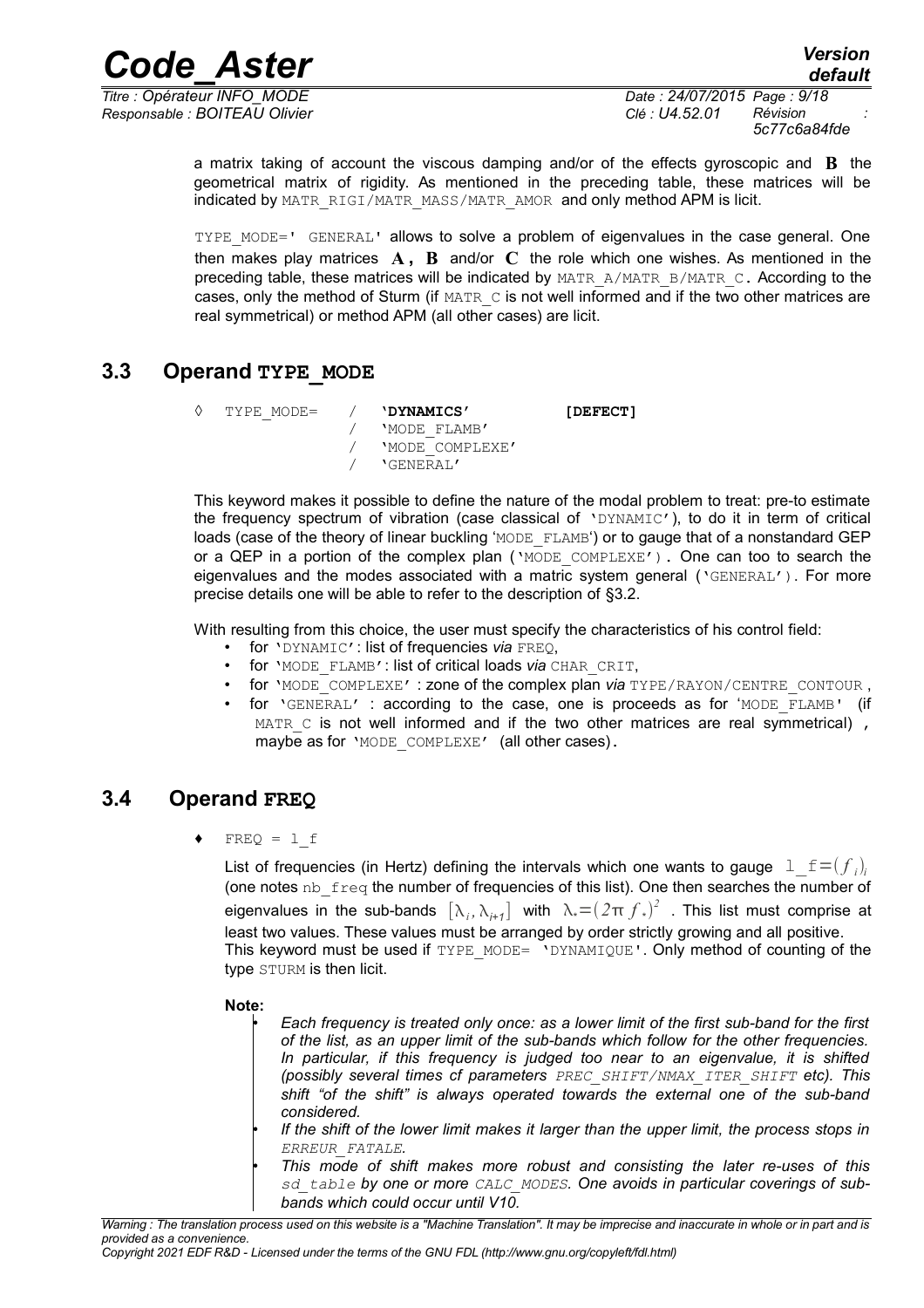*Code\_Aster Version Titre : Opérateur INFO\_MODE Date : 24/07/2015 Page : 10/18*

*default*

*Responsable : BOITEAU Olivier Clé : U4.52.01 Révision : 5c77c6a84fde*

> • *Initial terminals of each one of these sub-bands are saved in the fields FREQ\_MIN/MAX of each line of the produced table (cf appears 2a). For each one of these couples, one mentions the terminals actually used by the test of Sturm (i.e. after possible shifts), BORNE\_MIN/MAX\_EFFECT, as well as the number of found modes: NB\_MODE.*

### **3.5 Operands CHAR\_CRIT**

#### CHAR  $CRIT = 1 c$

List of critical loads defining the intervals which one wants to gauge  $\left. \perp \_c = (\lambda_i)_i \right.$  (one notes nb\_mode\_flamb the number of critical loads of this list). One then searches the number of eigenvalues in the sub-bands  $[\lambda_i, \lambda_{i+1}]$  . This list must comprise at least two values. These values must be arranged by order strictly growing. They must be of real type.

This keyword must be used if TYPE\_MODE= 'MODE\_FLAMB' or if TYPE\_MODE= 'GENERAL'  $($  if MATR  $\,$   $\,$  c is not well informed and if the two other matrices are real symmetrical). Only method of counting of the type STURM is licit.

#### **Note:**

- *Each critical load is treated only once: as a lower limit of the first sub-band for the first of the list, as an upper limit of the sub-bands which follow for the other frequencies. In particular, if this load is judged too near to an eigenvalue, it is shifted (possibly several times cf parameters PREC\_SHIFT/NMAX\_ITER\_SHIFT etc). This shift "of the shift" is always operated towards the external one of the sub-band considered.*
- *If the shift of the lower limit makes it larger than the upper limit, the process stops in ERREUR\_FATALE.*
- **This mode of shift makes more robust and consisting the later re-uses of** sd table *by one or more CALC\_MODES. One avoids in particular coverings of sub-bands which could occur until V10.*
- *Initial terminals of each one of these sub-bands are saved in the fields CHAR\_CRIT\_MIN/MAX of each line of the produced table (cf appears 2b). For each one of these couples, one mentions the terminals actually used by the test of Sturm (i.e. after possible shifts), BORNE\_MIN/MAX\_EFFECT, as well as the number of found modes: NB\_MODE.*

#### **3.6 Operands TYPE/RAYON/CENTRE\_CONTOUR**

If TYPE MODE= 'MODE COMPLEXE' or if TYPE MODE= 'GENERAL' (if MATR C ou/et is indicated if one of the matrices is nonsymmetrical or complex)

| $\Diamond$ TYPE CONTOUR =   |  |              | 'CIRCLE' [DEFECT]       |
|-----------------------------|--|--------------|-------------------------|
| $\bullet$ RAYON CONTOUR=    |  | ray IRI      |                         |
| $\Diamond$ CENTRE CONTOUR = |  | / center [C] |                         |
|                             |  |              | $/ 0.0 + 0.0j$ [DEFECT] |

These keywords define the type of contour inside which one seeks the eigenvalues like his characteristics. For the moment one can choose only one contour of the type 'CIRCLE'(which thus delimits the disc of control). Sound is mentioned center (a complex number) and sound ray (a positive reality).

#### **Note:**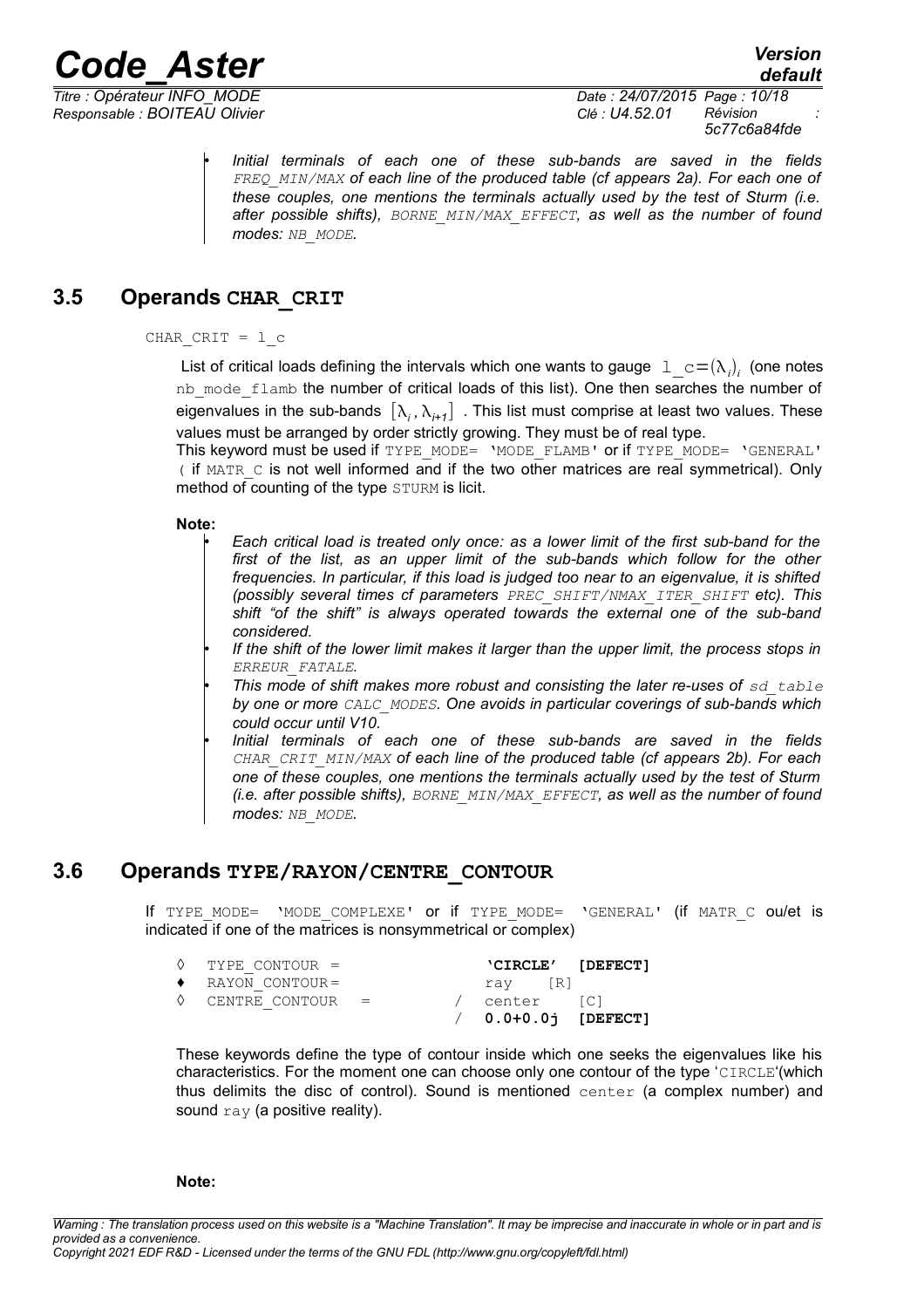*Responsable : BOITEAU Olivier Clé : U4.52.01 Révision :*

*Titre : Opérateur INFO\_MODE Date : 24/07/2015 Page : 11/18 5c77c6a84fde*

> • *In any rigour, this ray must be higher than "the zero modal one". I.e. higher than the value below which one considers than an eigenvalue is worthless or than two eigenvalues are confused if one speaks about their variation.* • *Contrary to the values of FREQ , the units are not here in frequency, but in pulsation if*

*one makes the analogy with the problem DYNAMICS. As for one TYPE\_MODE=' MODE\_FLAMB', the unit of the characteristics of contour does not undergo any transformation. That makes it possible method APM to treat all the types of problems.* • *The table produced with the option TYPE\_MODE=' MODE\_COMPLEXE' contains, besides the number of eigenvalues (NB\_MODE), three real allowing to describe the search criteria for method APM. The two first are CENTRE\_R and CENTRE\_I , parts real and imaginary of the complex number which corresponds to the center of the disc of research. The third parameter, RAY, is the ray (real strictly positif>1.D-2) of the disc.*

### **3.7 Keyword factor COUNTING**

Once defined the type of control field (segment or disc), it remains to fix the method of enumeration and its parameters.

| ♦ |  | $METHOD = / \mathbf{CAR'}$ , | [DEFECT] |
|---|--|------------------------------|----------|
|   |  | / 'STURM',                   |          |
|   |  | 'APM'                        |          |

If one deals with a problem of the type 'DYNAMICS'or'MODE\_FLAMB', only methods'STURM'and'CAR'are authorized.

In the same way for 'MODE COMPLEXE' and 'APM'/ 'CAR'.

In the case 'GENERAL', the three methods are available and the value'CAR'takes all its direction then! It chooses for the user enters STURM and APM according to the characteristics of the modal problem:

- Either it is about a standard GEP (two real symmetrical matrices): method of STURM.
- In all other cases (atypical GEP with nonsymmetrical and/or complex matrix or QEP): method APM .

If one leaves the mode 'CAR'parameterized by default, the operator automatically chooses the method according to the type of selected study. One left this value knowingly, even in the cases which comprise only one alternative, to facilitate ergonomics.

If one is mistaken in METHOD, an alarm appears and the operator chooses the most adapted method automatically or stops in ERREUR FATALE, according to the cases.

#### **Note:**

• *One can use the method APM to count the modes of a standard GEP while posing TYPE\_MODE='MODE\_COMPLEXE'. That makes it possible to compare and validate the two methods of counting (cf SDLL123a CAS-test).*

# If TYPE\_MODE= 'DYNAMIQUE'

| SEUIL FREO $=$    | f seuil | [R]      |
|-------------------|---------|----------|
|                   | 0.01    | [DEFECT] |
| PREC SHIFT $=$    | p shift | [R]      |
|                   | 0.05    | [DEFECT] |
| NMAX ITER SHIFT = | n shift | LI I     |
|                   |         | [DEFECT] |

# If TYPE MODE= 'MODE FLAMB' or 'GENERAL' (if MATR C is not well informed and if the two other matrices are symmetrical real)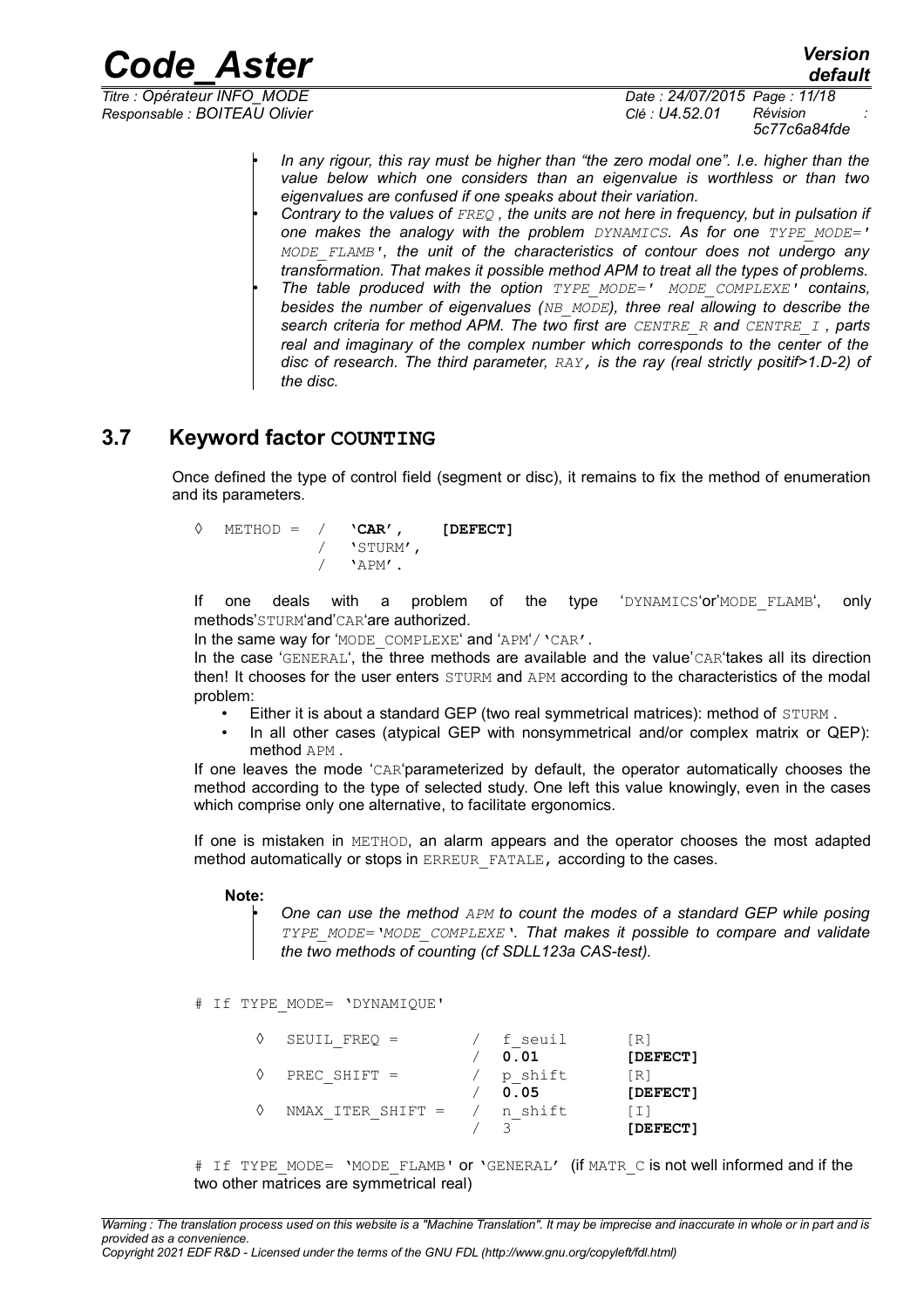*Responsable : BOITEAU Olivier Clé : U4.52.01 Révision :*

*Titre : Opérateur INFO\_MODE Date : 24/07/2015 Page : 12/18 5c77c6a84fde*

| ♦ | SEUIL CHAR CRIT = $/$ | c seuil<br>0.01 | [R]<br>[DEFECT]  |
|---|-----------------------|-----------------|------------------|
| ♦ | PREC SHIFT $=$        | p shift<br>0.05 | [R]<br>[DEFECT]  |
|   | $NMAX$ ITER SHIFT $=$ | n shift         | LI 1<br>[DEFECT] |

#### **These parameters are used only by the method of STURM.**

Parameters  $SEUIL *$  allow to define "the zero modal one", i.e. the value in on this side which it is considered that the eigenvalue is worthless. If one is in dynamics one transforms this value into pulsation

 $1$ *omecor* =  $(2\pi f \text{ seuil})^2$ 

while in buckling one keeps it such as it is

*omecor*=c\_seuil .

Other parameters, PREC\_SHIFT and NMAX\_ITER\_SHIFT, are related to the algorithm of shift of the terminals of the interval (cf [R5.01.04] §3.2) when one realizes that those are very close to an eigenvalue. Coarsely these terminals  $f$ <sub>*min*</sub> (or  $\lambda_{min}$  in buckling) or  $f$ <sub>*max*</sub> (resp.  $\lambda_{max}$ ) are then shifted towards the outside of the segment of  $p$  shifts. If the dynamic matrix thus rebuilt is always considered to be "numerically singular", one again Re-shifts after having emitted one ALARM. This shift is tried n shift time.

$$
\lambda_{min}^- = \lambda_{min} - max \ (omecor \ , 2^{(i-1)} \times p_{shift} \times |(\lambda_{min})|) \ (1 \text{ ème attempt})
$$
  

$$
\lambda_{max}^- = \lambda_{max} + max \ (omecor \ , 2^{(i-1)} \times p_{shift} \times |(\lambda_{max})|) \ (1 \text{ ème attempt})
$$

In fact, in dynamics as in buckling the shift takes place same manner. *Stricto-censu* , in dynamics these are thus not the frequencies that one shifts, but pulsations.

Another precision, the shift is in fact, by preoccupations with an effectiveness, dichotomic: p shift% the first time,  $2xp$  shift% second time etc This process must make it possible quickly to move away from the "zone of singularity" to lower costs. *A contrario*, one should not too much increase the values of these parameters, because through shifts, the resulting terminals can prove to be very different from the initial terminals.

Moreover, to remain coherent with "the zero modal one" (noted here omecor):

- One does not shift a value lower than this minimum (from where the max in the formulas above),
- So from the beginning, the measured terminal is lower than this "zero"  $|\lambda_*| <$ <sub>omecor</sub> (in absolute value) one fixes it at more or less this value (according to whether this terminal is positive or negative). One then allows any more no shift.

#### **Note:**

- *A terminal of the interval is close to an eigenvalue, when factorization LDLT of the dynamic matrix associated on this terminal (for example that of a GEP is written* **Q**:=**A**− **B** *), led to a loss of decimal of more than NPREC digits (value parameterized under the keyword SOLVEUR ). While exploiting the value of this parameter (NPREC=7, 8 or 9), one can then avoid the expensive refactorisations which these shifts imply when this digital singularity is not very marked.*
- *In the same way, while exploiting the digital parameters of the linear solveurs (for example: METHOD, RENUM, PRETREATMENTS…), one can also influence this criterion of singularity.*

# If TYPE MODE= 'MODE COMPLEXE' or 'GENERAL' (if MATR C ou/et is indicated if one of the two other matrices is nonsymmetrical or complex)

◊ NBPOINT\_CONTOUR = / nb\_point [I] / **40 [DEFECT]**

*Warning : The translation process used on this website is a "Machine Translation". It may be imprecise and inaccurate in whole or in part and is provided as a convenience.*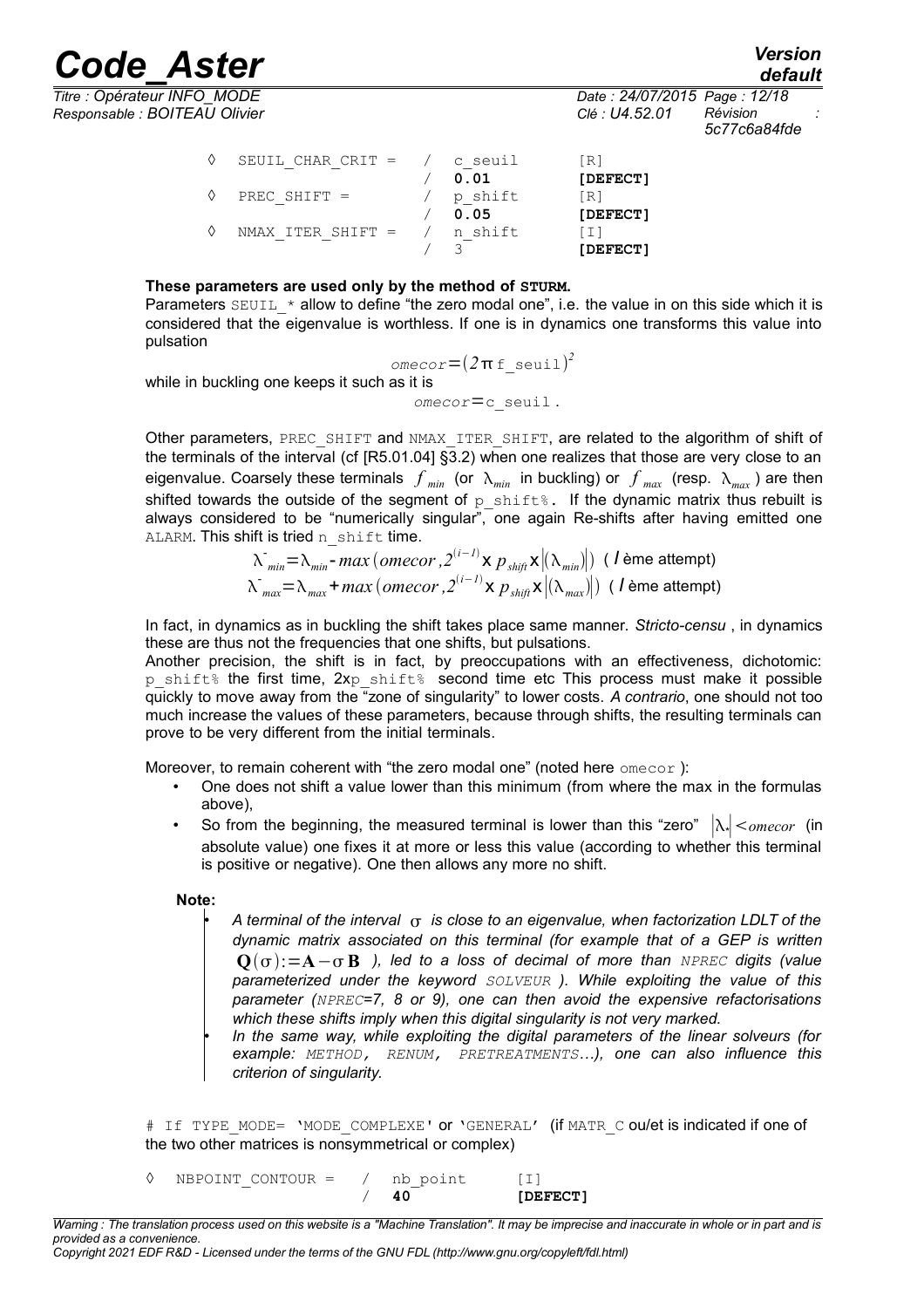*Responsable : BOITEAU Olivier Clé : U4.52.01 Révision :*

*Titre : Opérateur INFO\_MODE Date : 24/07/2015 Page : 13/18 5c77c6a84fde*

> ◊ NMAX\_ITER\_CONTOUR = / n\_contour [I]  $/ 3$  [DEFECT]

#### **These parameters are used only by the method APM .**

The two parameters precedent, NB POINT CONTOUR and NMAX ITER CONTOUR, are used only with the method APM. They are crucial for its robustness and they dimension its time that cull (a calculation with  $nb$  point=80 will last longer than a calculation with  $nb$  point=40).

The value nb point give the number of point of discretization which is positioned along contour. This discretization must be enough fine "to capture" all spectral information. Ideally, this value must be fixed at least six times the number of modes which one discounts to find in the circle. If one has no idea *a priori* this number, it should be fixed at a value not too low: for example, 40 or 60.

#### **Note:**

• *Attention, if this figure is too large (for example 1000), according to the size of the problem, as it implies as many factorizations LDLT, calculation can be very long!*

Established algorithm APM will converge only when 3 successive evaluations amongst eigenvalues provide the same result. The differences between these three evaluations lies only in the degree of discretization of contour. One starts by discretizing with *k*−=nb\_point/2 , then with  $k=$ nb point and finally with  $k_+$ =2nb\_point . If these three levels of discretization of contour produce an estimate amongst identical eigenvalues, the algorithm is regarded as converged. Its result is then this integer.

If not, one doubles these three levels of discretizations according to the following permutation

$$
k_{-} \leftarrow k \quad , \quad k \leftarrow k_{+} \quad \text{and} \quad k_{+} \leftarrow 2 k_{+}
$$

and one revalues the numbers of eigenvalues with these three levels of discretization<sup>[6](#page-12-0)</sup>. If they are identical, convergence is reached, if not one continues. One reiterates this dichotomic heuristics to the maximum n\_contour time.

If this process did not converge or if its result is incoherent (strictly negative entirety), one stops in ERREUR\_FATALE.

#### **3.8 Operand INFORMATION**

◊ INFORMATION =**/ 1 [DEFECT]** / 2

Indicate the level of impression in the file MESSAGE.

1: Impression of the result (and the principal stages of the algorithm if APM).

2: Rather more detailed impression for developer.

#### **3.9 Operand TITLE**

The title which will be given to the produced table.

#### **3.10 Keyword factor SOLVEUR**

 $\Diamond$  SOLVEUR=  $F()$ ,

One has access to all the parameters of the direct linear solveurs ( METHODE=' LDLT'/'MULT\_FRONT'/'MUMPS' ) except those explicitly related to the final stage of descentincrease. This restriction relate to only the two parameters following of the solvor MUMPS: POSTTRAITEMENTS and RESI RELA.

<span id="page-12-0"></span>*Warning : The translation process used on this website is a "Machine Translation". It may be imprecise and inaccurate in whole or in part and is provided as a convenience.*

*Copyright 2021 EDF R&D - Licensed under the terms of the GNU FDL (http://www.gnu.org/copyleft/fdl.html)*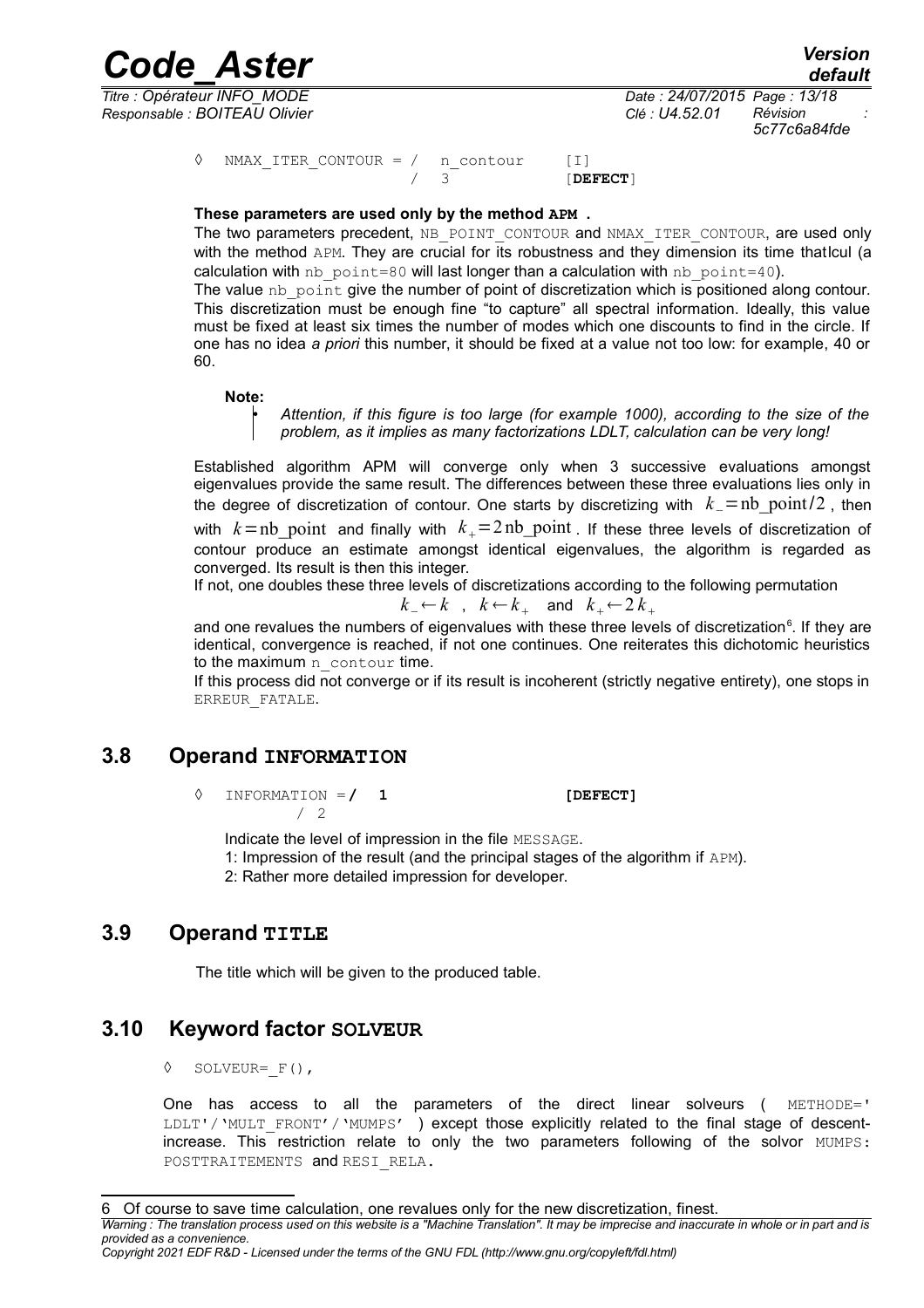*Responsable : BOITEAU Olivier Clé : U4.52.01 Révision :*

*Titre : Opérateur INFO\_MODE Date : 24/07/2015 Page : 14/18 5c77c6a84fde*

In parallel, the parameter setting particularly is advised  $^7$  $^7$  METHODE=' MUMPS' and RENUM=' QAMD' .

For more details on the solveurs, one will be able to consult the document [U4.50.01].

### **3.11 Operand NIVEAU\_PARALLELISME**

◊ NIVEAU\_PARALLELISME = / **'COMPLETE' [DEFECT]** / 'PARTIAL'

When with problems are dealt **mean sizes or large** (> 0.5M degrees of freedom) and/or that one seeks one **good part of their spectra** (> 50 modes), the recourse to parallelism gets appreciable profits in time and memory. And this, with a functional behavior and precise details of unchanged results compared to the sequential mode.

Natural calculation division INFO\_MODE in nb\_sbande independent (number of sousbandes=nb\_freq-1 or nb\_mode\_flamb-1), a first very effective level of parallelism gets (in time). It does not impact consumption memory<sup>[8](#page-13-1)</sup>.

In addition, like the essence of the cost calculation is due to the digital phase of factorization<sup>[9](#page-13-2)</sup> of the linear solvor, if this stage is paralleled *via* MUMPS (METHODE=' MUMPS'), one adds notable profits in time and memory. It is a second level of parallelism activable.

With the value by default of this keyword (NIVEAU PARALLELISME=' COMPLET'), when calculation is parallel, the two levels of parallelism cumulate. As the second (that of the linear solvor) is less effective than the first, it starts only if the number of processors allows it (nb procnb sbande) and that if the selected linear solvor supports parallelism MPI (SOLVEUR= F (METHODE=' MUMPS')). If one selects the other value of the keyword (NIVEAU PARALLELISME=' PARTIEL'), one benefits only from the parallelism of the linear solvor (the second level). That can have interest to test methods or to center the profits on the reduction of the peak report (after having tested the other arms of lever proposed in the keyword SOLVEUR).

For more information on the implementation of parallelism, one will refer to documentation [U2.08.06] or in the dedicated paragraph of documentation [U2.06.01].

<span id="page-13-2"></span>9 Stage of the linear solvor who gains the most profit from parallelism.

<span id="page-13-0"></span><sup>7</sup> In order to at least reduce the cost in time of the phase of analysis (sequential) of MUMPS. This parameter setting is done however to the detriment of consumption memory. But this overcost quickly proves compensated by the distribution of the data on the processors which parallelism implies.

<span id="page-13-1"></span><sup>8</sup> What is the case for CALC\_MODES\_with OPTION='BAND' cut out on several sub-bands paralleled.

*Warning : The translation process used on this website is a "Machine Translation". It may be imprecise and inaccurate in whole or in part and is provided as a convenience.*

*Copyright 2021 EDF R&D - Licensed under the terms of the GNU FDL (http://www.gnu.org/copyleft/fdl.html)*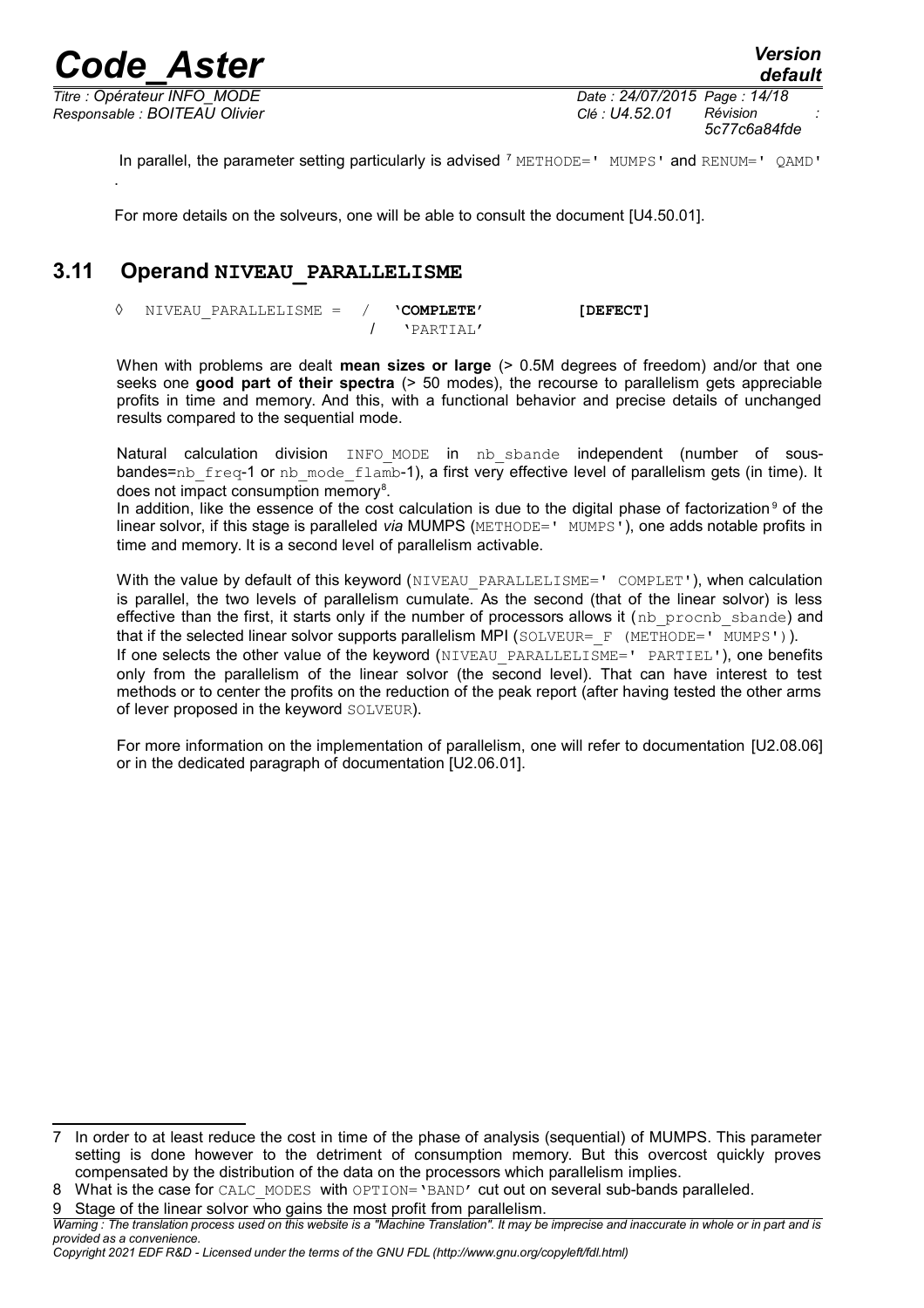

*Figure 3.11-1. Example of distribution of calculations D'INFO\_MODE on 8 processors with a cutting in 4 frequential sub-bands.*

Thus, by activating only the first level of parallelism, a calculation cut out in nb sbande and paralleled on nb\_proc=nb\_sbande can gain in time at least a factor nb\_sbande/2 (without overcost report and loss of precision).

If one distributes calculation on more processors (nb procnb sbande) by using solvor MUMPS (adds the 2 thus of them<sup>Nd</sup> level), the savings of time will be improved of a factor close to 2 for each  $2<sup>*</sup>$ nb sbande additional processors<sup>[10](#page-14-0)</sup>. And this, with profits in memory being able to go until a factor  $2^{11}$  $2^{11}$  $2^{11}$ .

In order to preserve the parallel effectiveness of calculations, one advises:

- With 'COMPLETE', to select a number of processors which is a multiple amongst sub-bands. Typically 2.4 or 8. That limits the imbalance of load.
- With 'PARTIAL', to reserve at least 10<sup>5</sup> degrees of freedom per processor in order to feed linear solvor MUMPS sufficiently.

Functional rules are the following ones, while noting nb proc the number of processors parameterized (mitre  $option/mpi$  nbcpu of Astk) and nb sbande the number of nonempty subbands:

• With NIVEAU\_PARALLELISME=' COMPLET'( **defect**): very large saving of time/improvement of the peak RAM report.

<span id="page-14-0"></span><sup>10</sup> On sufficiently large problems (N>0.5M), the parallel effectiveness of the phase of factorization of MUMPS is often close to 0.5 (especially with a renumerotor frustrates standard 'QAMD'cf. §3.10).

<span id="page-14-1"></span><sup>11</sup> In INFO MODE, consumption memory of MUMPS is particularly optimized: operation in IN-CORE do not consume more memory than itOUT-OF-CORE (profit x3). This behavior is adapted for this operator. The profits which can get to him parallelism are thus, in proportion, less important.

*Warning : The translation process used on this website is a "Machine Translation". It may be imprecise and inaccurate in whole or in part and is provided as a convenience.*

*Copyright 2021 EDF R&D - Licensed under the terms of the GNU FDL (http://www.gnu.org/copyleft/fdl.html)*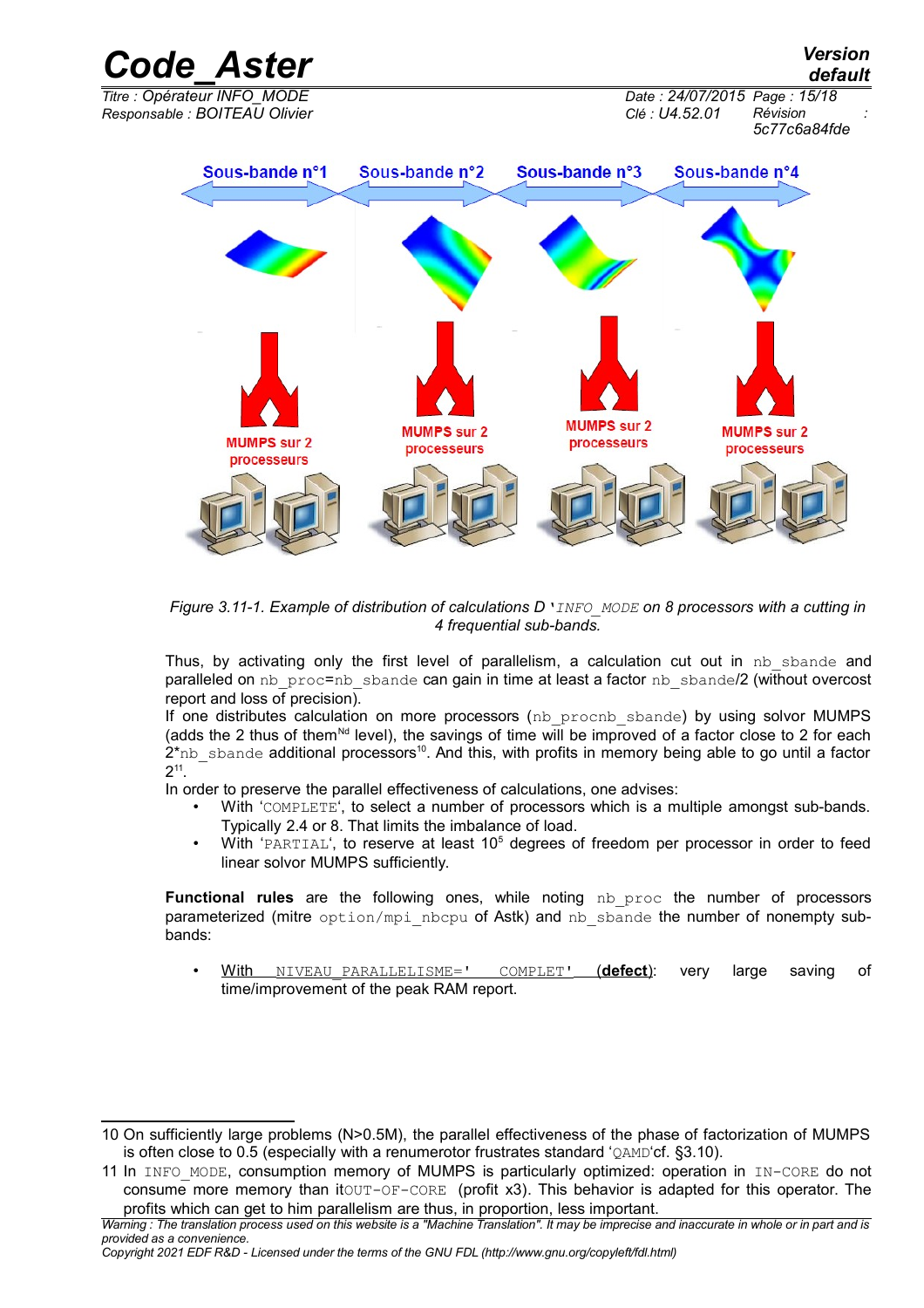

With NIVEAU PARALLELISME=' PARTIEL' : profit moderated in time/important profit on the peak RAM report.



*Figure 3.11-3. Perimeter of use with NIVEAU\_PARALLELISME=' PARTIEL'.*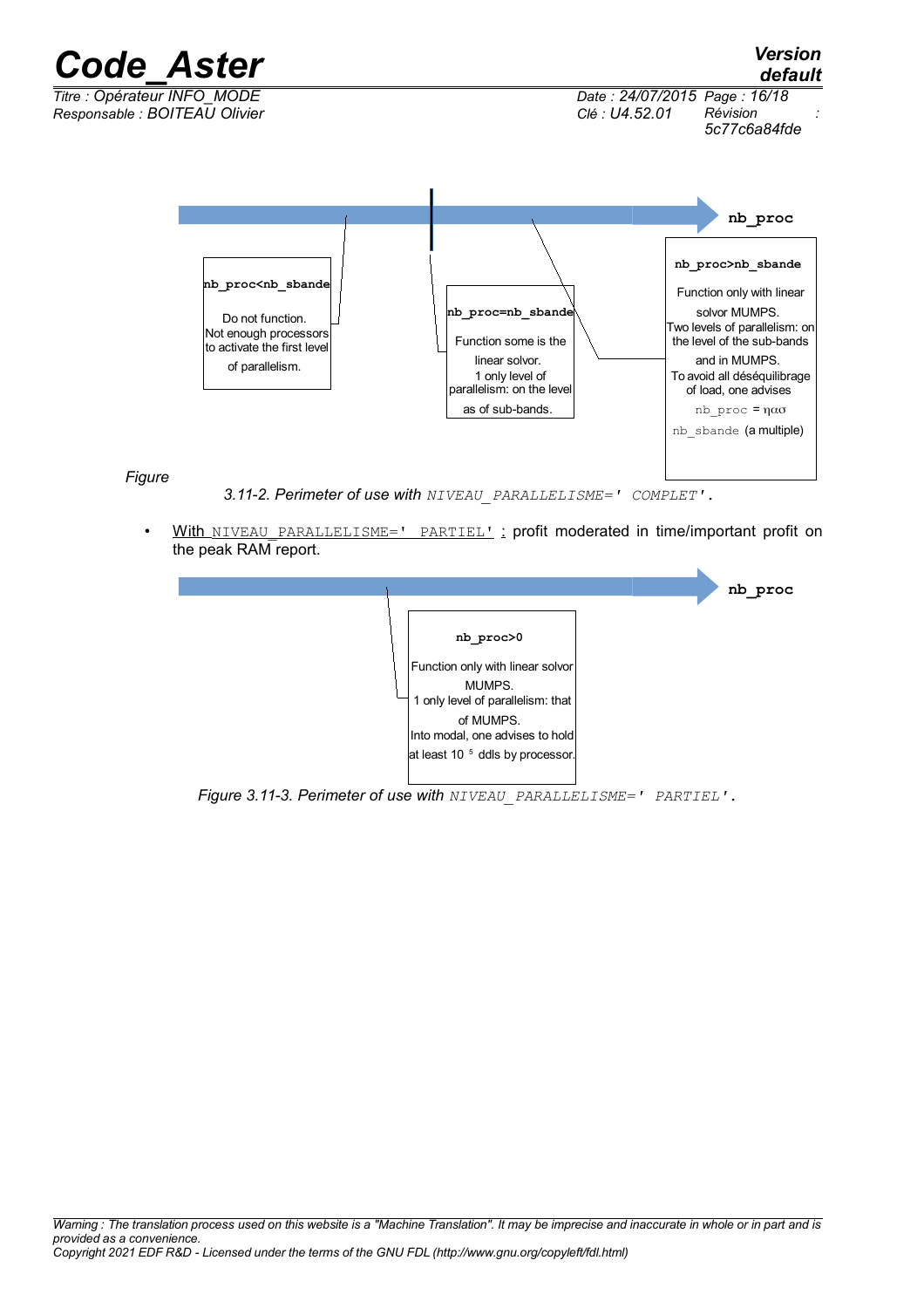*Responsable : BOITEAU Olivier Clé : U4.52.01 Révision :*

*Titre : Opérateur INFO\_MODE Date : 24/07/2015 Page : 17/18 5c77c6a84fde*

## **4 Examples**

## **4.1 N°1 example**

**Comparison of the two methods STURM and APM on the standard GEP of SDLD02a** (for STURM the terminals are mentioned in frequency). In the first calculation, one to seek to count the number of modes contained in the frequential band  $[0, 5]$  with the usual method: STURM. In the second, one makes the same thing with method APM, but in the disc centered in the beginning (centre=0+0j) and of ray rayon=  $(2\pi.5)^2$  (because there is no change of unit with APM). The two results are displayed in the file MESSAGE.

```
f1=5.0nbmod01 = INFO_MODE(MATR_RIGI=MATASSR, MATR_MASS=MATASSM, TYPE_MODE='DYNAMICS',
                     FREQ= (0. , f1), COMPTAGE=_F (METHODE='STURM'),) 
wl = (2*pi*f1) ** 2nbmod11 = INFO_MODE(MATR_RIGI=MATASSR, MATR_MASS=MATASSM, TYPE_MODE='MODE_COMPLEXE',
                    TYPE_CONTOUR=' CERCLE', CENTRE_CONTOUR=0.0+0.0j,
                    RAYON CONTOUR=w1, COMPTAGE= F (METHODE='APM'),)
```
With INFO=1, that causes postings following in the file MESSAGE:



Here, the method of Sturm required only two factorizations. Method APM has Convergé immediately with the first iteration. But this one required  $20+40+80=140$  factorizations. The enumeration of eigenvalues in the complex plan has a price (which one does not manage for the moment to reduce)!

number of the Eigen frequencies (0 in this case) as well as the search criteria are saved in one table. Impression, by IMPR TABLE, concepts NBMOD01 and NBMOD11 products by INFO MODE in the preceding example shows the following composition:

#### *nbmod01*

```
FREQ_MIN FREQ_MAX NB_MODE<br>0.00000E+00 5.00000E+00 0
0.00000E+00 5.00000E+00…
nbmod11
CENTRE R CENTRE I RAY NB MODE
0.00000E+00 0.00000E+00 9.86960E+02 0
```
When INFO MODE is called with the option TYPE MODE=' MODE FLAMB', the produced tables contain three columns: NB\_MODE (the number of eigenvalues) like CHAR\_CRIT\_MIN and CHAR\_CRIT\_MAX, search criteria for the dynamic problems with linear buckling.

#### **4.2 N°2 example**

*Warning : The translation process used on this website is a "Machine Translation". It may be imprecise and inaccurate in whole or in part and is provided as a convenience. Copyright 2021 EDF R&D - Licensed under the terms of the GNU FDL (http://www.gnu.org/copyleft/fdl.html)*